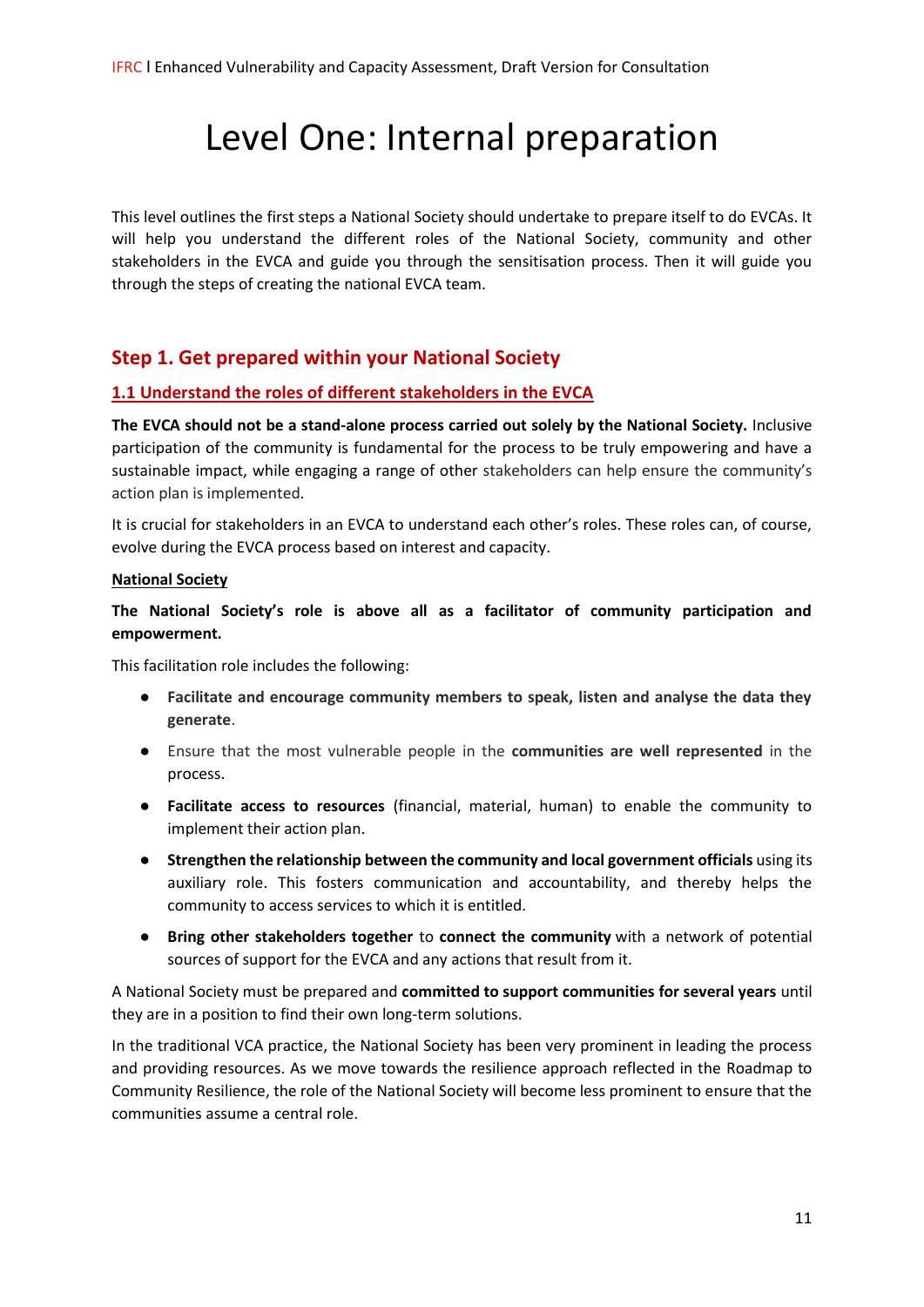The ultimate goal is that communities own, lead and proudly benefit from the entire process of risk reduction and resilience building with limited support from external organisations. [Read more on the](https://www.preparecenter.org/sites/default/files/1310403-road_map_to_community_resilience-en-04.pdf#page=18)  [key services in the Roadmap to Community Resilience.](https://www.preparecenter.org/sites/default/files/1310403-road_map_to_community_resilience-en-04.pdf#page=18)

#### **Community**

#### **The community's role is as the driver of the EVCA process.**

The EVCA should **not be a National Society or donor-driven data collection** exercise in which the **community members only play a minor** or passive role. Hence the EVCA is different to a baseline survey which aims to collect data to measure the success of a project. Instead, the **EVCA is a learning process and the first step towards encouraging risk reduction actions**. **The role of the community should grow throughout the EVCA process**; while its starting point will depend on the existing leadership capacities within the community, everyone in your National Society should be committed to the ultimate goal of the community making and implementing its own risk reduction plan. The community's role should be to:

- Identify and analyse their risks, with support of the National Society and other stakeholders.
- Develop a risk reduction plan based on their priorities.
- Mobilise local resources (human, material and financial) to implement their plan.
- Execute their plan (which could include demanding the services they are entitled to from the government and other relevant actors).
- Monitor and evaluate their progress towards risk reduction and generate lessons to improve future actions.



#### **Other stakeholders**

**.** 

#### **The role of other stakeholders in the EVCA is as contributor and/or enabler.**

Stakeholders such as local government, relevant ministries, meteorological offices, NGOs, the private sector and academic institutions must be brought into the process from the beginning. The **role of the different stakeholders** will **depend on their competencies and interests** and should always put the communities' interests first.

Here are some of the roles that different stakeholders could have in the EVCA:

- **Government** (local government, municipality): provide technical support, make resources available and create an enabling environment for effective risk reduction and climate change adaptation interventions.
- **Meteorological office:** provide an overview of weather and climatic information in the past, present and future as well as scientific early warning information and relevant early action recommendations.<sup>5</sup>
- **Community-Based Organisations (CBOs):** support the community to take forward the risk reduction plan.

<sup>5</sup> How can climate change be considered in VCA? 2012.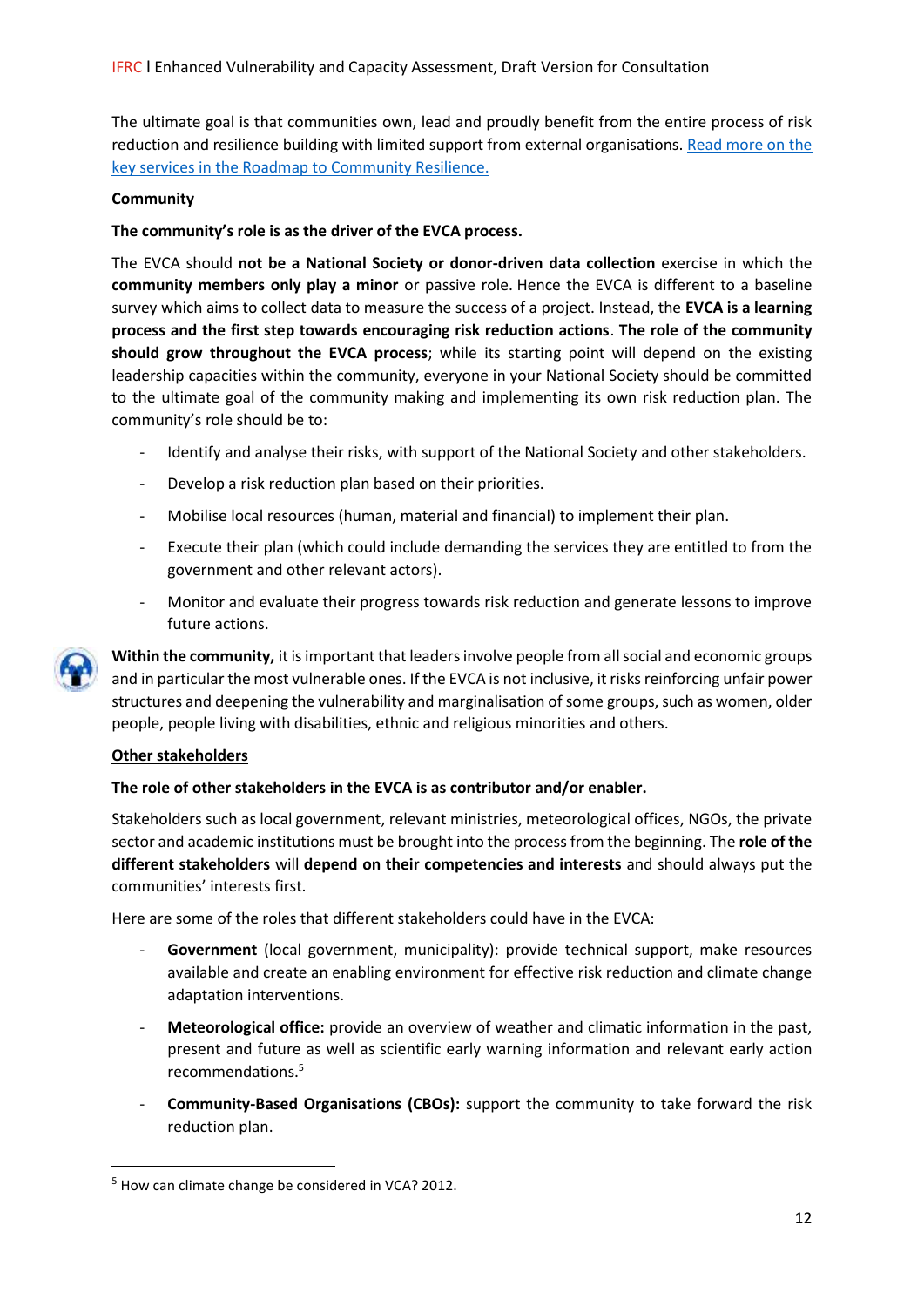- **Non-Governmental Organisations (NGOs)**: support the community to implement part of their action plan by providing resources and technical support, and help share experiences and lessons.
- **Academic institutions**: contribute innovative ideas and new thinking into the community and generate and share lessons. These could be used as evidence for advocating and lobbying around specific issues.
- Research organisations: conduct research on the effectiveness of the risk reduction and adaptation measures and generate objective evidence on the challenges and underlying causes of people's vulnerabilities.
- **Media**: awareness raising/sensitisation and broadcasting communities' challenges give the community a voice.
- Private sector: local businesses or national businesses can support communities through funding, provision of inputs, technical support etc.

## **1.2. Ensure commitment by your National Society**

Over the last decade, the VCA has become quite well known in many National Societies. This does not necessarily mean that everyone in the National Society fully understands what is involved in carrying out a VCA, nor the extent of the obligations and responsibilities which will fall to branches and communities.

Doing EVCAs requires a strong commitment by the National Society to support communities. Therefore, it is very important that those who are proposing the exercise ensure all relevant people within the National Society are committed to engage in and support the process - including board members, management, technical staff from different teams and volunteers.

To start the sensitisation process, ask yourself the following questions:

- Who should be sensitised?
- What do you want them to know?
- Who can help to sensitise the different groups?
- When is the best time to talk with people and/or make presentations? You may want to organise a presentation during regular activities/meetings of the board.

Keep in mind these tips:

- Sensitising the leadership of the National Society is of particular importance so that they understand the commitment that is necessary from a National Society when approaching community work. Connect the different steps of the EVCA with the Roadmap to Community Resilience and the strategic plan of the National Society whenever possible.
- Let the EVCA sell itself. Remember that the EVCA is a powerful process if what you aim to do is empower communities to reduce their risks and strengthen their resilience.
- Practice giving the sensitization presentation. Think about the questions that people might ask you and make sure you can answer them.
- Disseminate information about the EVCA directly to the branch volunteers.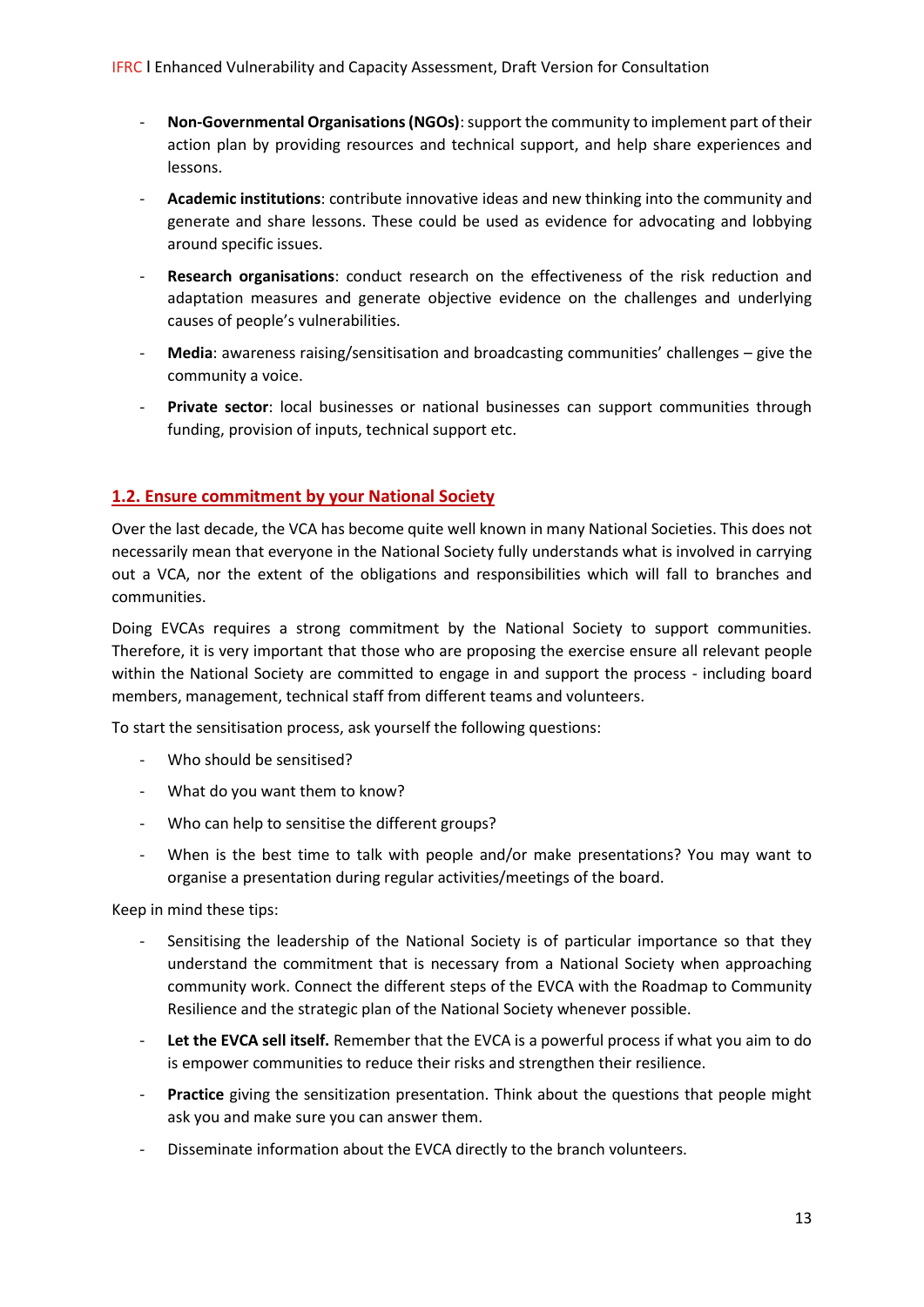- You may wish to identify people in your National Society who would be interested in the EVCA and ask them to help spread the word about the utility of the process.
- Be creative in the way you do sensitization!

Before going any further, it is important that your **National Society's senior management** is aware of the commitment it involves and approves the EVCA. This ensures political support to move ahead with the process.

# **1.3 Create the national EVCA team**

If the National Society already has a VCA team, you may need to reactivate the team and update them about the new developments within the EVCA process and Roadmap to Community Resilience.

Your EVCA team will consist originally of people from your National Society headquarters and other interested stakeholders at the national level. Once the regions and communities where the EVCA will be done are selected (see Step 2.1), the EVCA team will expand to incorporate the facilitating team at the sub-national level. The facilitating team will include staff and volunteers from the branches, community members and other interested local stakeholders.

Tips for creating the national EVCA team:

- To ensure that the EVCA process is multi-sectoral and that there is institution-wide support for the proposed actions by the communities, the national EVCA team should include a **representative from each technical department** in the National Society (such as health, DRM, livelihoods, shelter, etc.)
- There must be a **leader** or leaders in charge, who ensure that the process advances. The leader (or at least one of the leaders) should have received formal training on the EVCA methodology.
- Experience has also shown that an **EVCA mentor** (i.e. someone who has carried out several VCAs for other National Societies) is an asset within the national EVCA team, although this is not mandatory. This person can help the National Society make plans, share lessons learned, and anticipate and resolve the challenges that will arise over the course of the EVCA process.



- Gender and inclusion elements are also very important to keep in mind. There should be a good **balance of gender and diversity in the team**. It is also important that there are team members with **skills or experience in gender- and diversity-sensitive** programmes.
- It is important to **invite national-level external stakeholders and government** to be part of the national EVCA team. This will ensure better dissemination of the results, increase the chances of obtaining funding for projects and secure multi-sectoral and multi-institutional acceptance and replication of the EVCA process.

**Key message: Engaging the different stakeholders from the start is very important. The better you do this, the better the results and potential support for the risk reduction action plans will be. The more people within a National Society are involved with the EVCA process, the less chance of surprises and the better chance of success.**

Tasks for creating a national EVCA team: